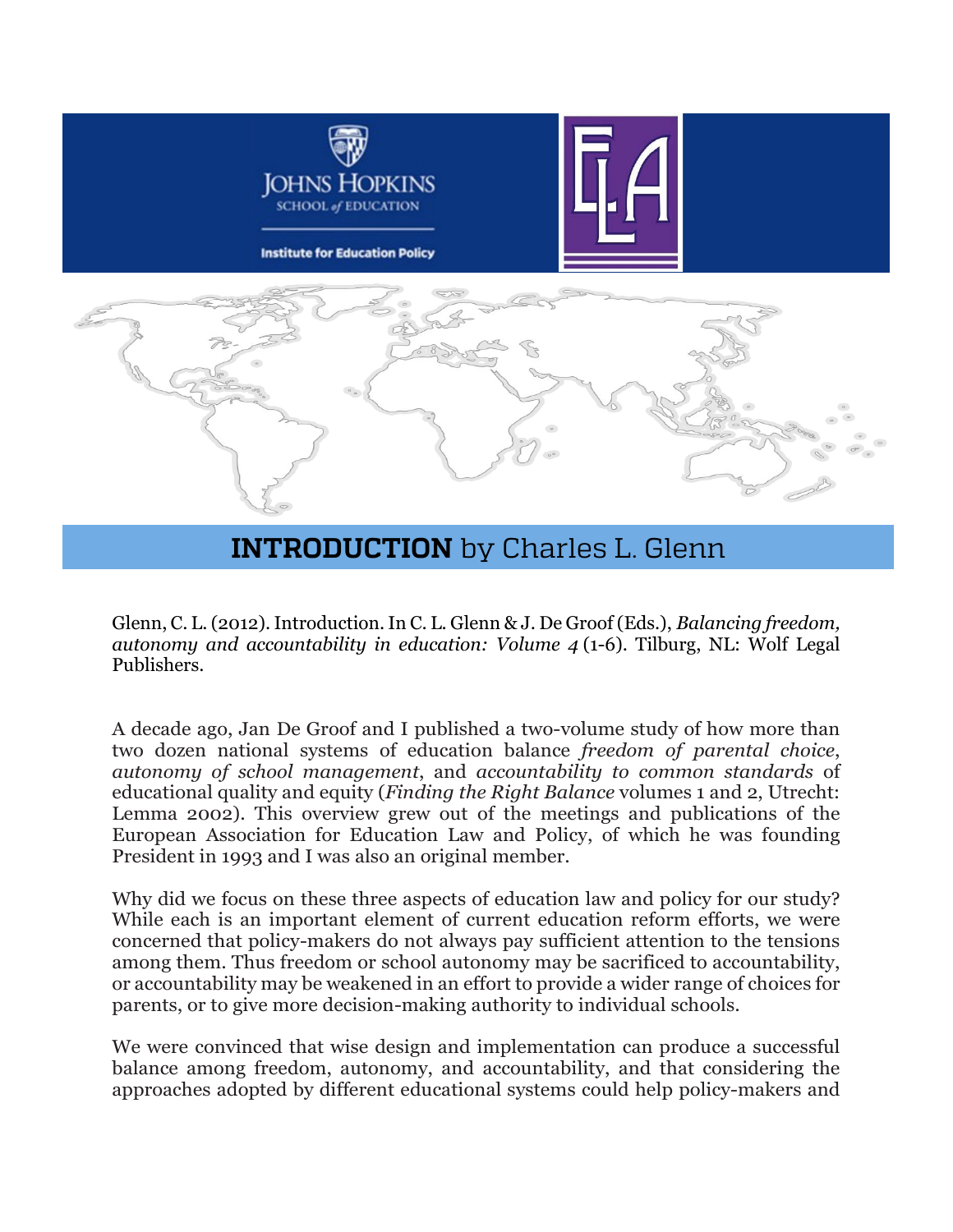others to think more resourcefully about both design and implementation. None of the countries described had achieved the perfect system, but something could be learned from each of them.

*Educational freedom* is important because parents have a fundamental right, recognized in national and international law, to guide the development of their own children and therefore to choose a school in which they have full confidence. For many parents, this will mean a school that shares their own views about what is most important in life, their religious or philosophical worldview. To deny that choice, or to make it impossibly difficult for parents of modest means, is unjust and unworthy of a free society.

*School autonomy* is important because it is the essential precondition for the creation of schools with a clearly-focused mission, schools in which staff and parents and the controlling board or other authority share the same understanding of how best to educate. We are long past the days when educators could promise that they had a single formula for providing the best possible education to every child or youth. We know that different schools work best for different pupils, and that teachers find professional satisfaction (and enhanced professional status) in schools where they share a common vision with their colleagues.

*Accountability for common standards* is important because today's pupils will be the parents, adult citizens, and productive workers of tomorrow. Society has a strong interest in ensuring that they are well prepared for those roles, and that they share an understanding of the virtues required by a free society. Society also has an obligation to ensure that no child or youth is harmed by neglectful or abusive parents or schools. It would be unjust to simply let the choices of parents and the enthusiasms of educators result in some pupils (typically those most disadvantaged by economic circumstances if not also by ethnic minority status) receiving an ineffective education.

Our conviction about the importance of balancing these three aspects of educational policy has been reinforced in recent years by much significant research that was not available to us a decade ago. To cite just one study, Woessmann, Luedemann, Schuetz, and West (2009) used the PISA 2003 international student achievement test that encompasses more than a quarter of a million students from 37 countries to consider the relation between our three factors and national achievement levels, holding constant a host of background variables. They found that "rather than harming disadvantaged students, accountability, autonomy and choice appear to be tides that lift all boats... In particular, the additional choice created by public funding for private schools is associated with a strong reduction in the dependence of student achievement on SES" (xi).

In the first edition of our study, we included 25 country profiles, most of which I wrote, and a second volume of essays on the legal and historical dimensions of these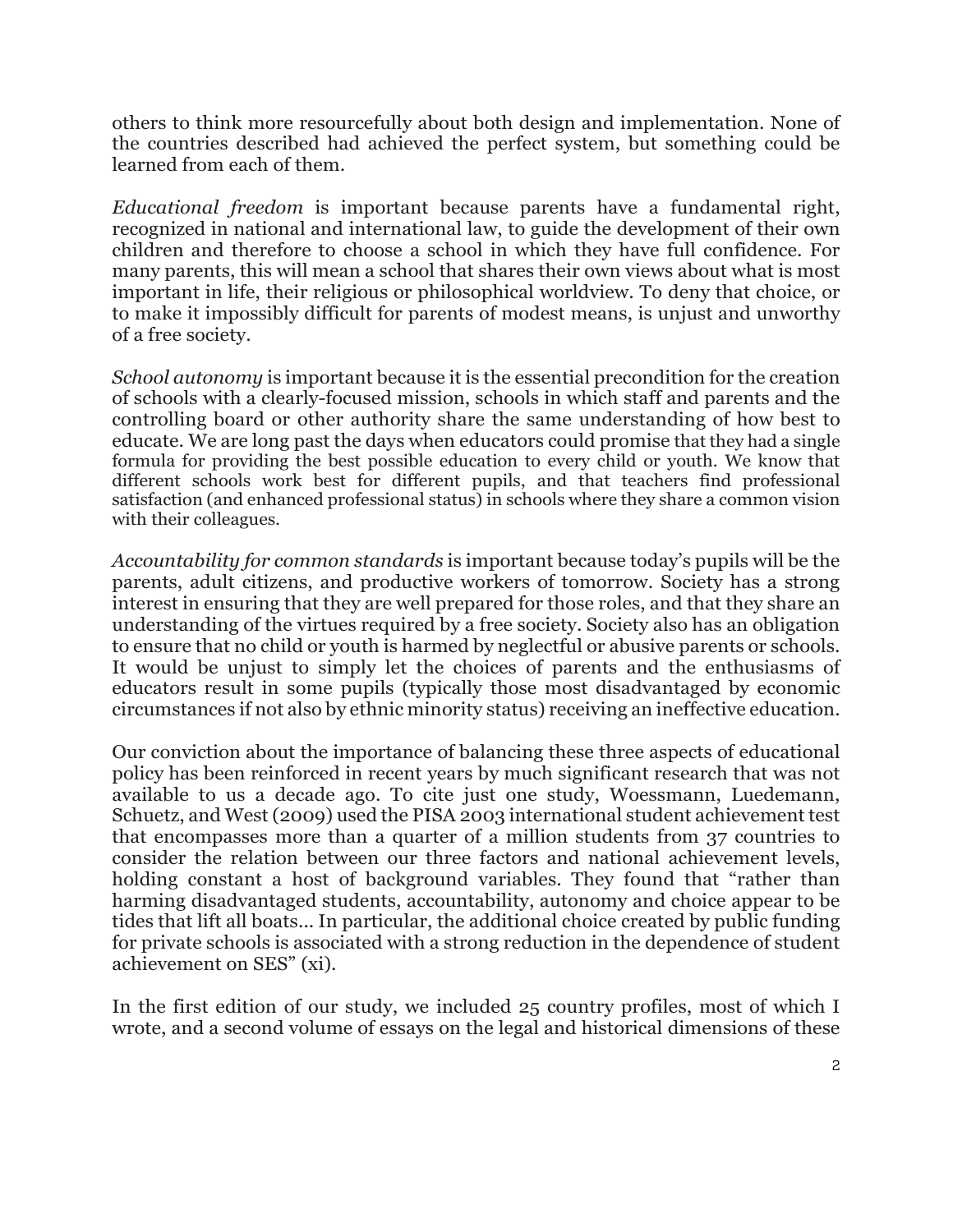issues, in the writing of which my co-author contributed the legal and I the historical part. An abbreviated Italian version was prepared by Daniele Vidoni (*Un difficile equilibrio: Europa continentale e mediterranea,* Milan: Armando Editore, 2003) and another abbreviated version, focused on the essays, was published and widely distributed in Eastern Europe (*Education Freedom*, The Hague: Foundation for International Solidarity Eduardo Frei, 2004).

Several years later, we prepared a new and expanded edition in three volumes with a different publisher, and with some of the country profiles written by experts from the various countries, although the majority remained my work based on available sources and thus inevitably missed many nuances of the situations "on the ground" (*Balancing Freedom, Autonomy, and Accountability in Education* volumes 1-3. Nijmegen: Wolf Legal Publishing, 2004.

In the second and third volumes of the 2004 edition, we (and several co-authors) reviewed educational laws and policies in forty countries, seeking to understand how each (and, in some cases, its policy-making regions) has chosen to strike a balance among three dimensions or vectors of educational management:

the freedom of parents to make fundamental decisions about the education of their children, choosing among schools (or home education) which offer real alternatives;

the autonomy of those who are engaged with individual schools – their boards and their teachers and administrators – to shape and implement a distinctive educational mission; and

the responsibility of government, on behalf of society and of the interests of children, to ensure that every child and youth has the effective opportunity to receive an adequate education.

Our profile of each country placed present laws and policies in brief historical context and sought to assess how those laws and policies had affected the realities of freedom, autonomy, and accountability.

In the introductory volume, we provided a more in-depth discussion of the legal and the policy principles which undergird and are expressed in the commonalities and differences observed among the countries in our study. We began with a discussion of the sources and nature of controversies over educational freedom, asking why it is often challenged by those who in other respects are strong supporters of human rights. This was followed by an historical overview of the state role in regulating and providing instruction at the elementary and secondary levels, with special emphasis upon France.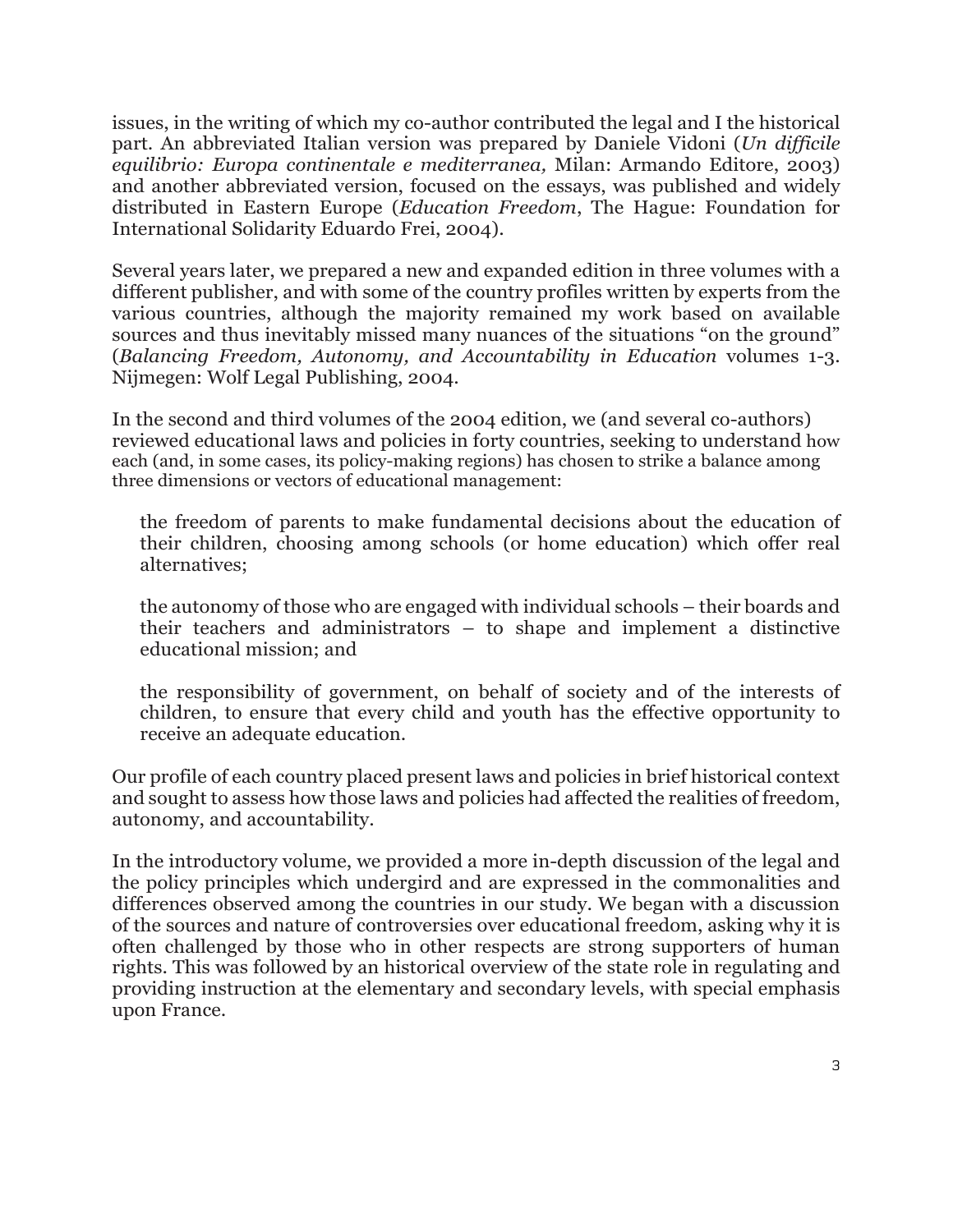The next sections discussed the primary characteristics of educational freedom as a human right, the policy framework within which this right is exercised or frustrated, and the legal framework created by national and international law. We then reviewed two of the primary dimensions along which educational freedom is sought: some parents and some educators are concerned especially with the religious character of schools, others with the cultural character, and we showed how each has both policy and practical implications. The following chapter discussed – primarily but not exclusively with reference to the United States – the then-recent phenomenon of 'vouchers' for school tuition. We went on to discuss the two crucial dimensions of the practical implementation of educational freedom: public funding for non-state schools and the extent to which schools – state and non-state alike – enjoy the freedom to shape a distinctive educational provision.

We concluded our discussion with a review of the principal issues, showing briefly how the various countries included in our study had chosen to address them. This was followed by a series of summary presentations of the situation in each country and an effort to compare the various countries with some methodological rigor; Gracienne Lauwers coordinated this aspect of the study with indispensable and intelligent diligence.

Realizing that the 2004 edition lacked, in most cases, the perspective of experts from the various countries and that the situation in some of those countries may have changed significantly, Jan De Groof and I decided that a new edition was called for, and we were joined by a younger specialist on education reform, Cara Stillings Candal,. The present volume is the first stage of that new edition, though entitled "Volume 4." The new versions of the first three volumes will be published in the course of 2012.

Our intention was to include in this volume only countries that had not been included in the earlier edition, but we have deviated slightly from that intention. The 'new' countries are Azerbaijan, Bosnia and Herzegovina, China, Georgia, Hungary, India, Indonesia, Japan, Korea, Kosovo, Malaysia, Peru, Saudi Arabia, Singapore, Ukraine, and Wales. The education system of the latter was, in 2004, united with that of England, but has subsequently become sufficiently autonomous to warrant separate treatment.

We also included one country that appeared in the earlier edition, though now with an author with direct knowledge of the situation: Russia, because it seemed useful to include it with three profiles of other members of the former Soviet Union: Azerbaijan, Georgia, and Ukraine, for the comparative study of how each has changed while in some respects preserving continuity.

In addition to these country profiles, we are very pleased to be able to include a chapter by Martin West and Ludger Woessmann, two of the co-authors of the book mentioned above, discussing the findings of their important research on the relation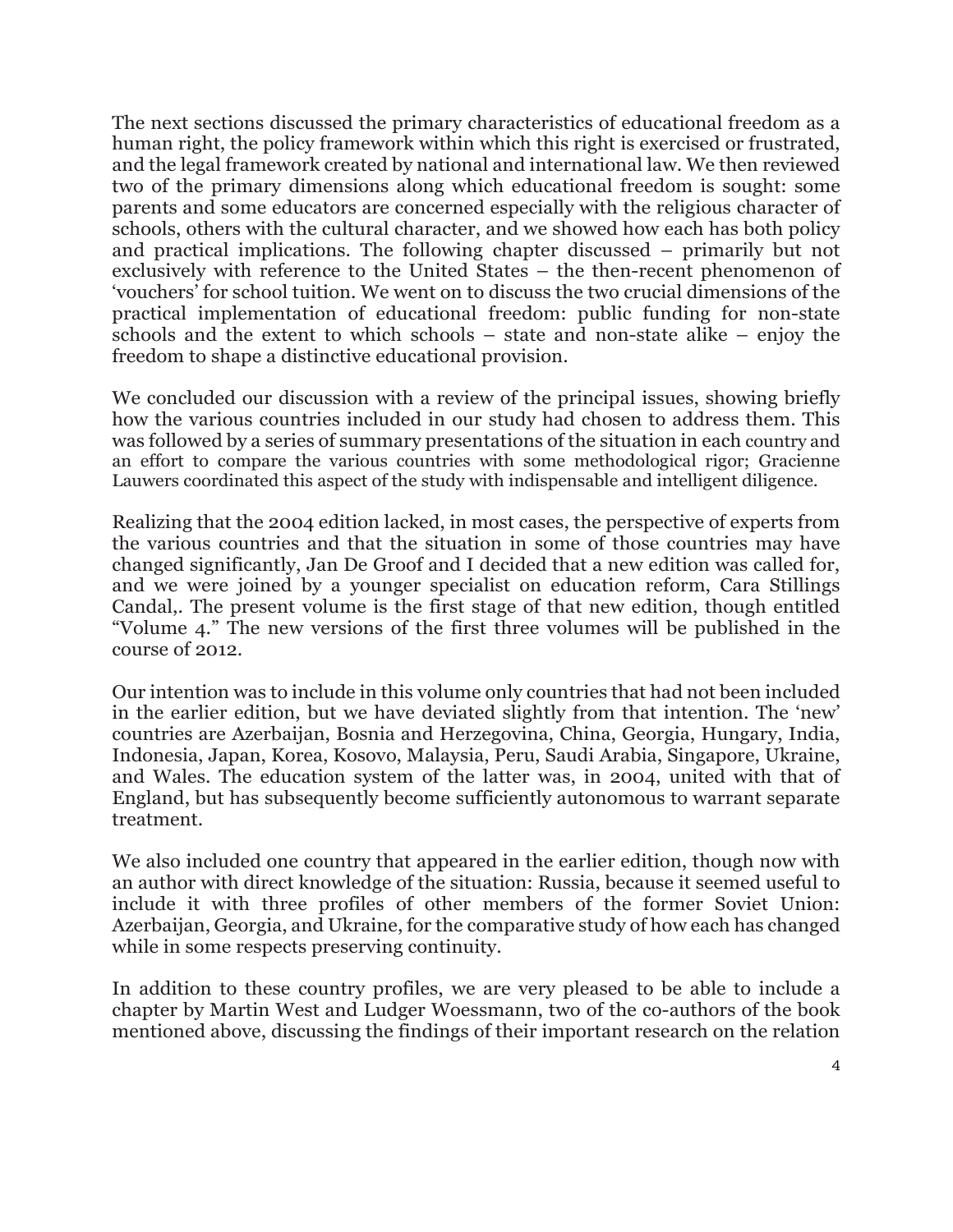between the factors detailed in our country profiles and measured educational outcomes.

We asked them to summarize the results of this research because it corrects, to some extent, the decision of our study not to make judgments about which of the many educational systems described is in some respect "better." We do not seek to assess which country's schools produce the best results, either on academic assessments or on the less-measurable outcomes of character and civic virtue. Our study is of laws and policies and, to the extent possible, of how they are implemented, not of the effectiveness of instruction or of school culture. Thus the work by West and Woessmann comes as a very valuable ally to our work by approaching the same questions from a different angle and with a different sort of rigor.

If there is a unifying concern in the questions to which we have asked our authors to respond, it is the extent to which their countries promote and protect educational freedom.

"Educational freedom" is a phrase with several different meanings. It can refer, for example, to the style through which instruction is provided. Those who support education which allows children to decide for themselves what and how they will learn (often referred to as "progressive") often claim that it is more "free" than traditional teacher-controlled forms of instruction; whether it produces adults who are more intellectually independent is, of course, another question.

Educational freedom can also refer to the freedom of individual teachers to express their views in the classroom. Of course, the manner in which a teacher chooses to express personal opinions may have the effect of limiting the freedom of pupils to develop their own independent opinions, which should warn us against using "educational freedom" in this sense as though it were an unambiguous and obvious Good Thing. In addition, the freedom of teachers to work in a school whose mission is consistent with their own views of education, and thus to be part of a team of mutual support, depends to some extent on a restriction on the freedom of teachers in that school to undermine that mission by promoting divergent approaches; there is thus a "duty of loyalty" in schools with a distinctive character.

Our concern in this study is primarily with a third application of the concept, the freedom to operate schools according to a distinctive understanding of education and with a fourth, the freedom on the part of parents to choose such schools. Our working definition of educational freedom, then, contrasts it with educational monopoly, whether on the part of the state or by another party, such as a religious organization. We are concerned with laws, policies and practices which support or limit freedom as exercised by parents and by those operating schools.

The *Universal Declaration of Human Rights* (1948) states that "parents have a prior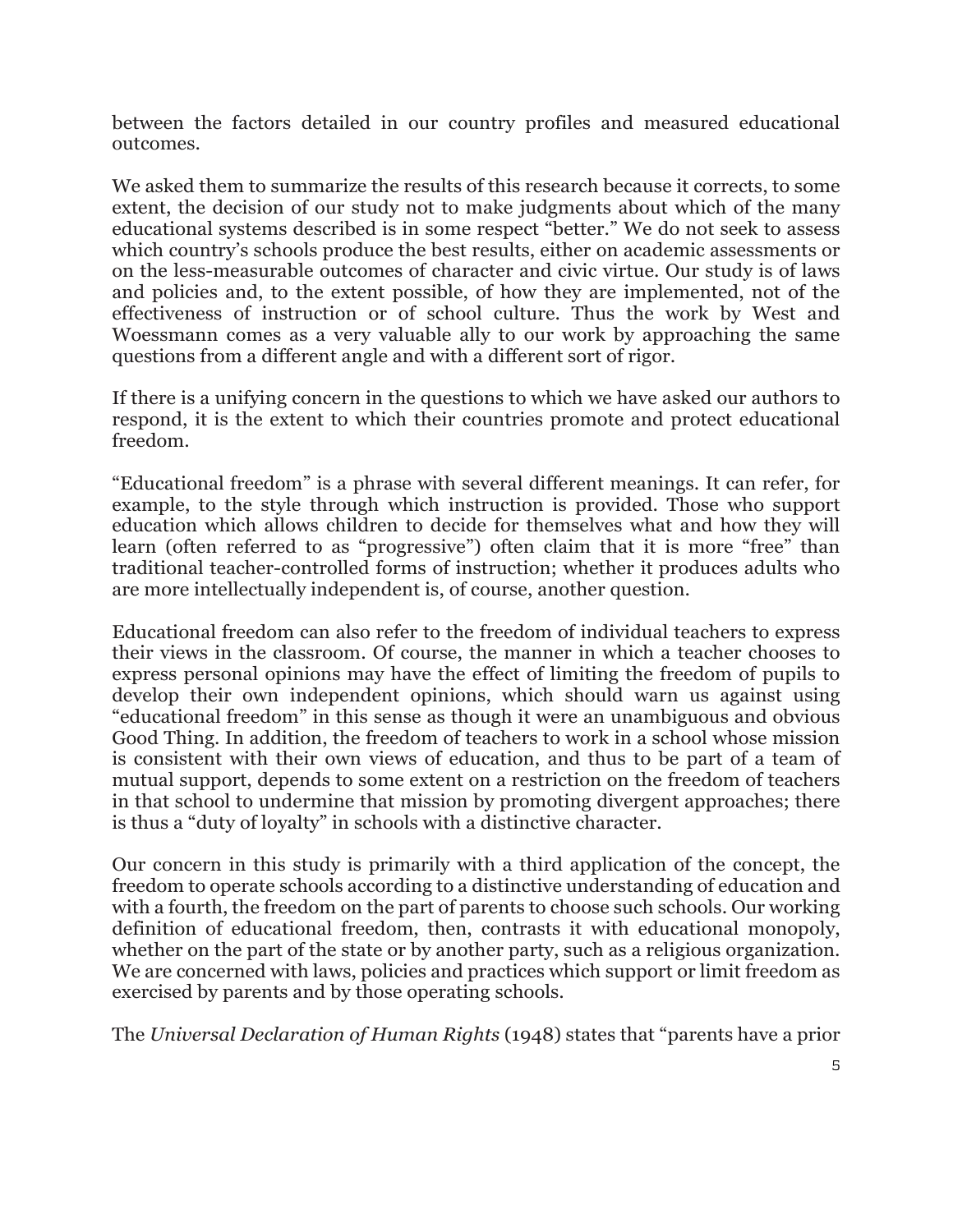right to choose the kind of education that shall be given to their children" (article 26, 3). According to the *International Covenant on Economic, Social and Cultural Rights* (1966),

the States Parties to the present Covenant undertake to have respect for the liberty of parents . . . to choose for their children schools, other than those established by public authorities, which conform to such minimum educational standards as may be laid down or approved by the State and to ensure the religious and moral education of their children in conformity with their own convictions (article 13,3).

Similarly, the First Protocol to the *European Convention for the Protection of Human Rights and Fundamental Freedoms* provides that "in the exercise of any functions which it assumes in relation to education and teaching, the State shall respect the right of parents to ensure such education and teaching in conformity with their own religious and philosophical convictions" (article 2).

This freedom of parents requires, in a pluralistic society, that distinctive forms of schooling be available, which goes to the question of school autonomy, and that choosing an alternative to a government-operated school not pose an inhibiting financial burden on the family.

It is relevant, for example, whether the board or the director/principal of an individual school can select a team of teachers who share the same vision for education, or whether teachers are assigned by government on the basis of criteria of formal qualifications and seniority.

But this is not the place to explore all the issues that these country profiles raise; that discussion will occur in the revised Volume 1, to be published by November 2012. The revised Volumes 2 and 3, including so far as possible new accounts of dozens of countries covered by the 2004 edition, by experts from those countries, and also a few profiles of 'new' countries too late for Volume 4, will also appear by November. In the meantime, we trust that the reader finds the seventeen country profiles included here, and the essay by West and Woessmann, interesting and informative.

Charles L. Glenn